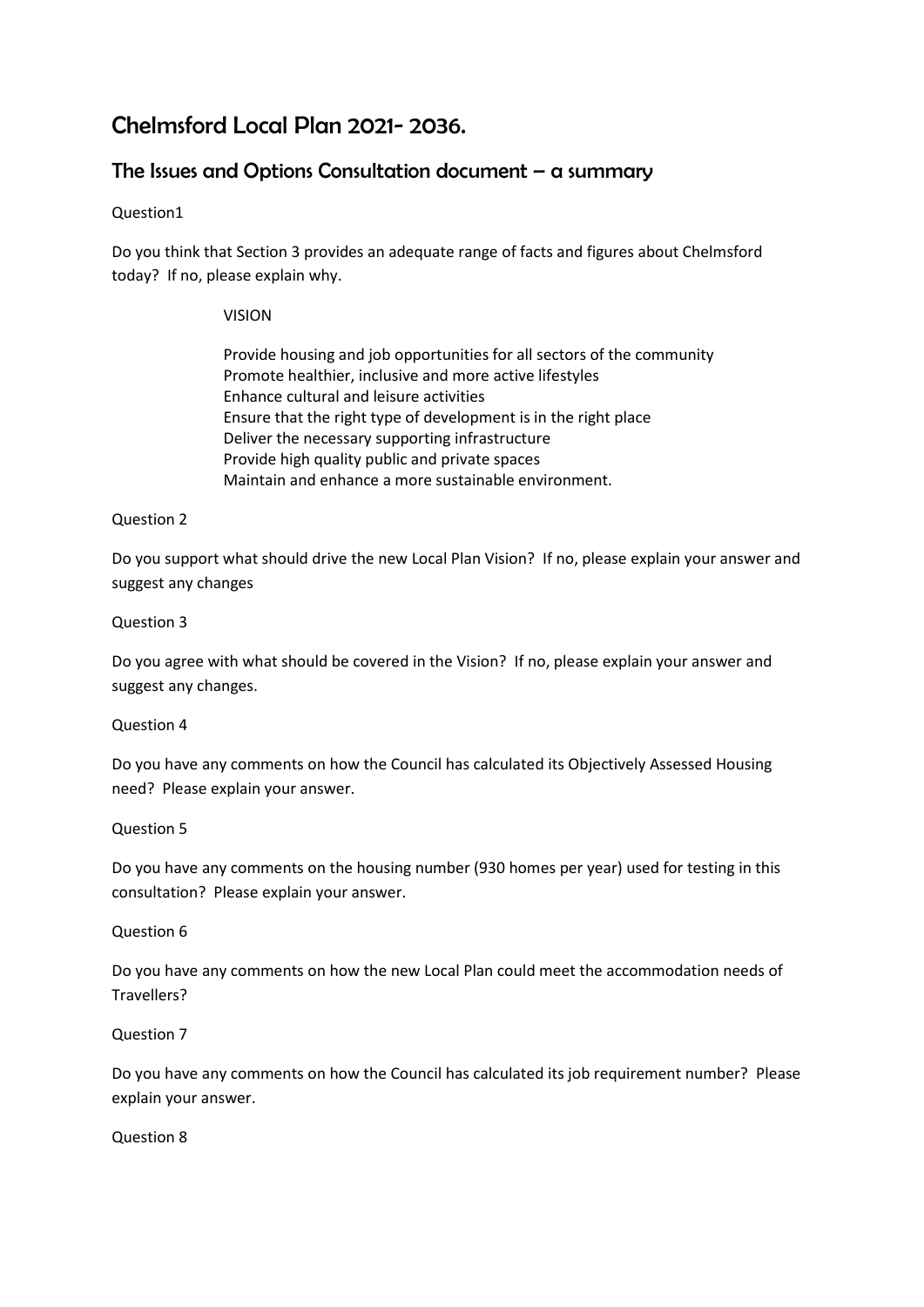Do you have any comments on the job requirement n umber (887 jobs per year) used for testing in this consultation? Please explain your answer.

### Question 9

Do you have any comments on how the Council has calculated its retail capacity forecasts? Please explain your answer.

#### Question 10

Do you have any comments on the retail floor space requirements used for testing in this consultation? Please explain your answer.

#### Question 11

Do you have any comments on how the Council has calculated its office need forecasts? Please explain your answer.

#### Question 12

Do you have any comments on the office floor space requirements used for testing in this consultation? Please explain your answer.

#### Question 13

Do you think that we have missed any issues related to future employment and economic development to be addressed in the new Local Plan? If yes, please explain why.

#### Question 14

Do you think that we have missed any issues related to highways, transportation and accessibility to be addressed in the new Local Plan? If yes, please explain why.

#### Question 15

Do you think that we have missed any issues related to protecting the environment to be addressed in the new Local Plan? If yes, please explain why.

#### Question 16

Necessary infrastructure will be needed to support development in the new Local Plan. Do you think that we have missed any issues? Ifyes, please explain why.

#### Settlement Hierarchy

Following the top level of city and town by a group of other larger settlements which provide a range of key services such as primary schools, healthcare, public houses, local shopping and community facilities. We are calling these Key Service **Settlements** 

Key Service Settlements: Bicknacre, Boreham, Broomfield, Danbury, Galleywood, Great Leighs, Runwell, Stock, Writtle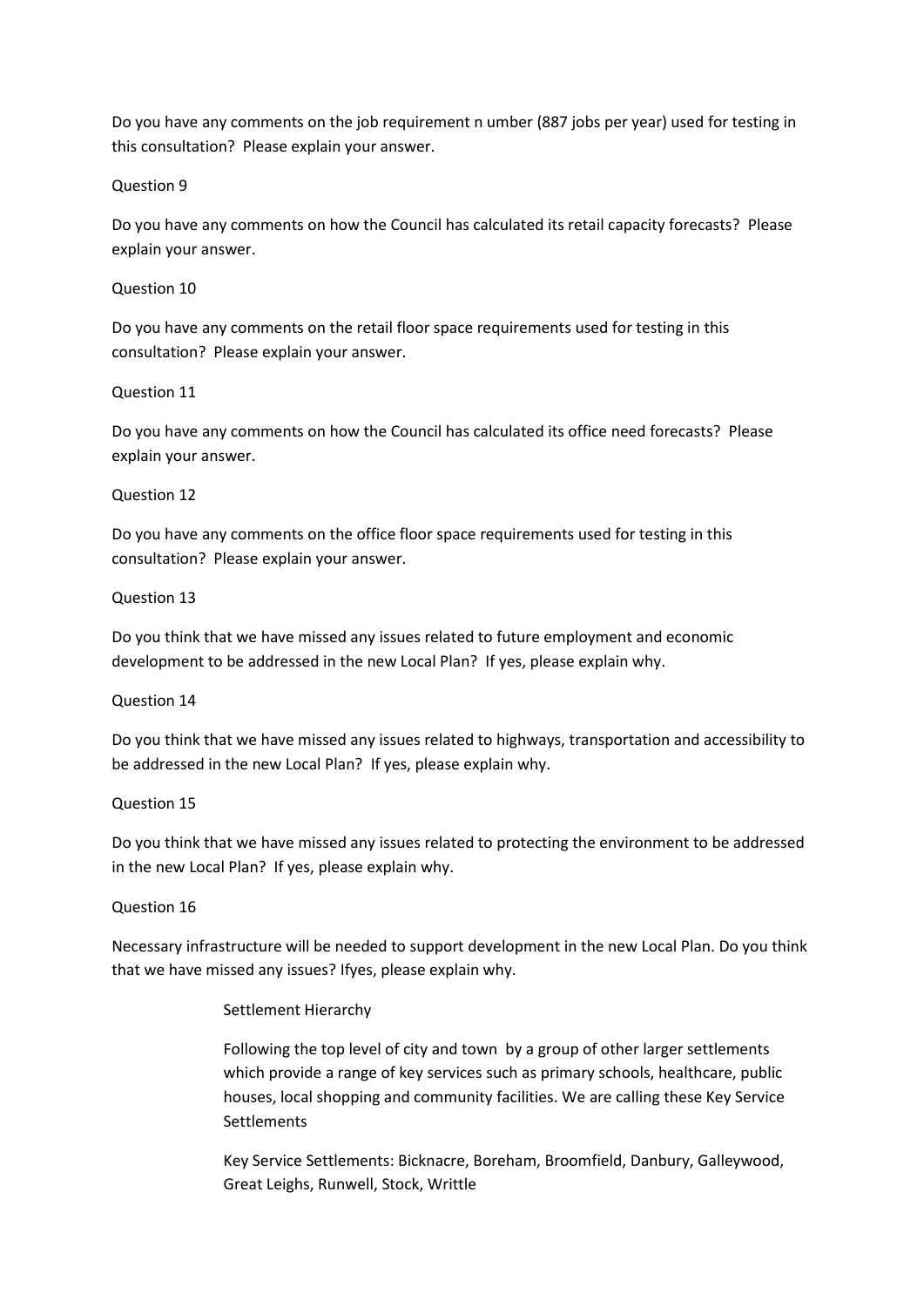#### Question 17

Do you agree with the proposed settlement hierarchy i.e. City or Town, Key Service Settlement, Service Settlement and Small Settlement?

Question 18

Do you agree with the classification of individual settlements within the Settlement Hierarchy?

Question 19

Do you support the proposed Spatial Principles?

Maximise the use of brownfield land for development Continue the renewal of Chelmsford's City Centre and Urban Area Protect the Green Belt Locate development at well-connected sustainable locations Protect the river valleys by defining Green Wedges Respect the character of the existing settlement pattern including the potential designation of Green Buffers Protect the character and value of important landscapes, heritage and biodiversity Ensure new development is deliverable and can be built within the Plan period Ensure that new development is served by necessary infrastructure.

If no, please explain your answer.

Question 20 How do you think that new development growth in Chelmsford should be provided in the new Local Plan?

- 1. Urban Focus: Chelmsford, South Woodham Ferrers and Great Leighs
- 2. Urban Focus & Transport Corridor Growth: scaling back of 1 compensated by more along A130/131 and A132 corridors.
- 3. Urban Focus & Key Village Growth: scaled back 1 plus more in Danbury, Boreham, Bicknacre and Howe Green
- 4. None of these

Question 22 Which location(s) do you support for new development growth in the new Local Plan? Location 1 – Chelmsford Urban Area Location 2 – West Chelmsford Location 3 – North Chelmsford (Broomfield) Location 4 – North East Chelmsford Location 5 - East Chelmsford (East of Great Baddow) Location 6 - North South Woodham Ferrers Location 7 - Great Leighs Location 8 - Howe Green Location 9 - Rettendon Place Location 10 - Boreham Location 11 - Danbury Location 12 - Bicknacre Location 13 – Ford End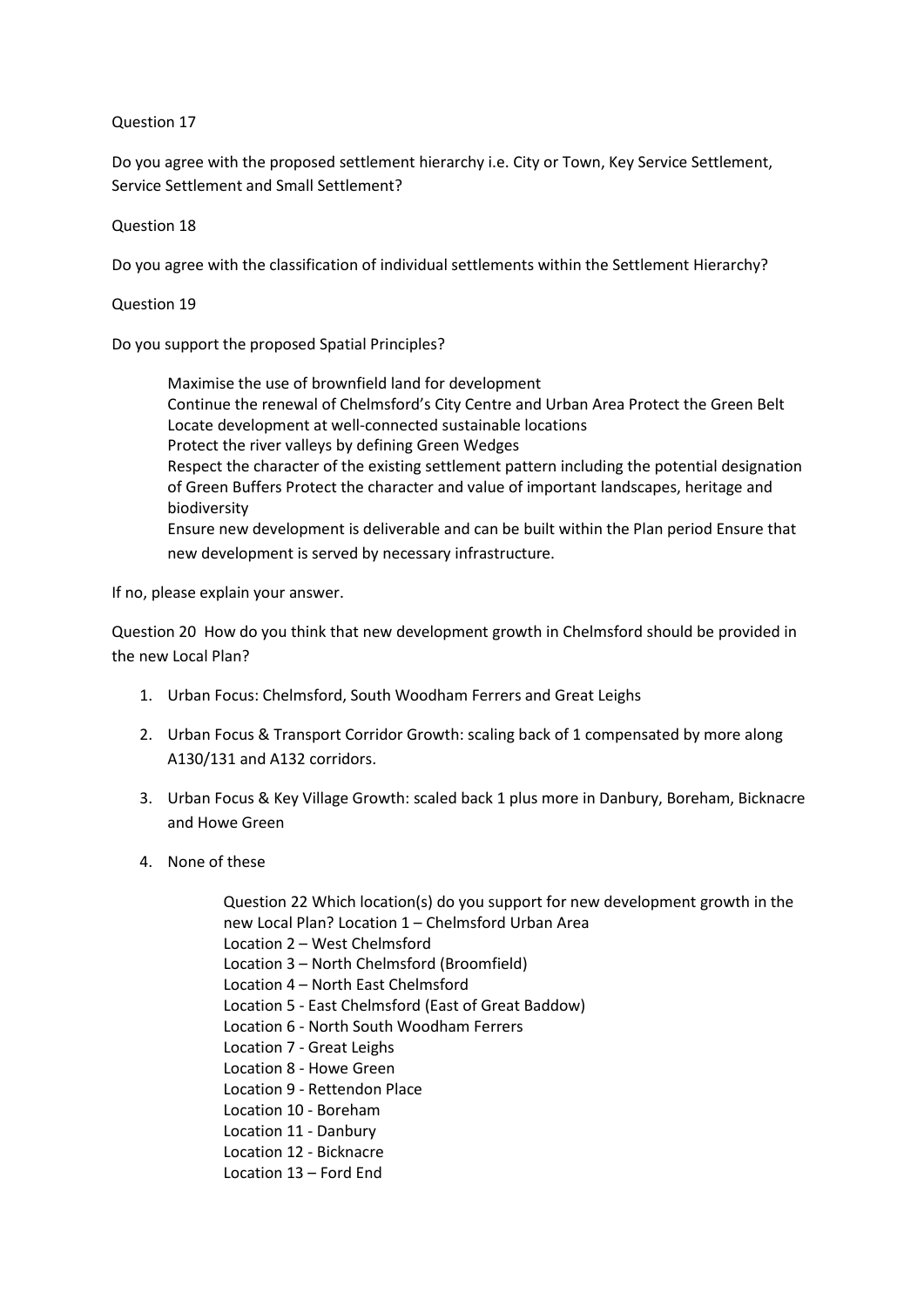Location 14 - Great Waltham Location 15 - Little Waltham Location 16 - East Hanningfield Location 17 - Woodham Ferrers

Please provide comments and references to any evidence to support your response.

Question 23 Are there any alternative or additional locations for new development growth that should be considered in the new Local Plan? Where possible, please support your answer with reference to any evidence.

Question 24 Do you have any comments on the following road and transportation improvements as shown on the Spatial Options plans?

Potential Western Relief Road

Highway capacity improvements to the A132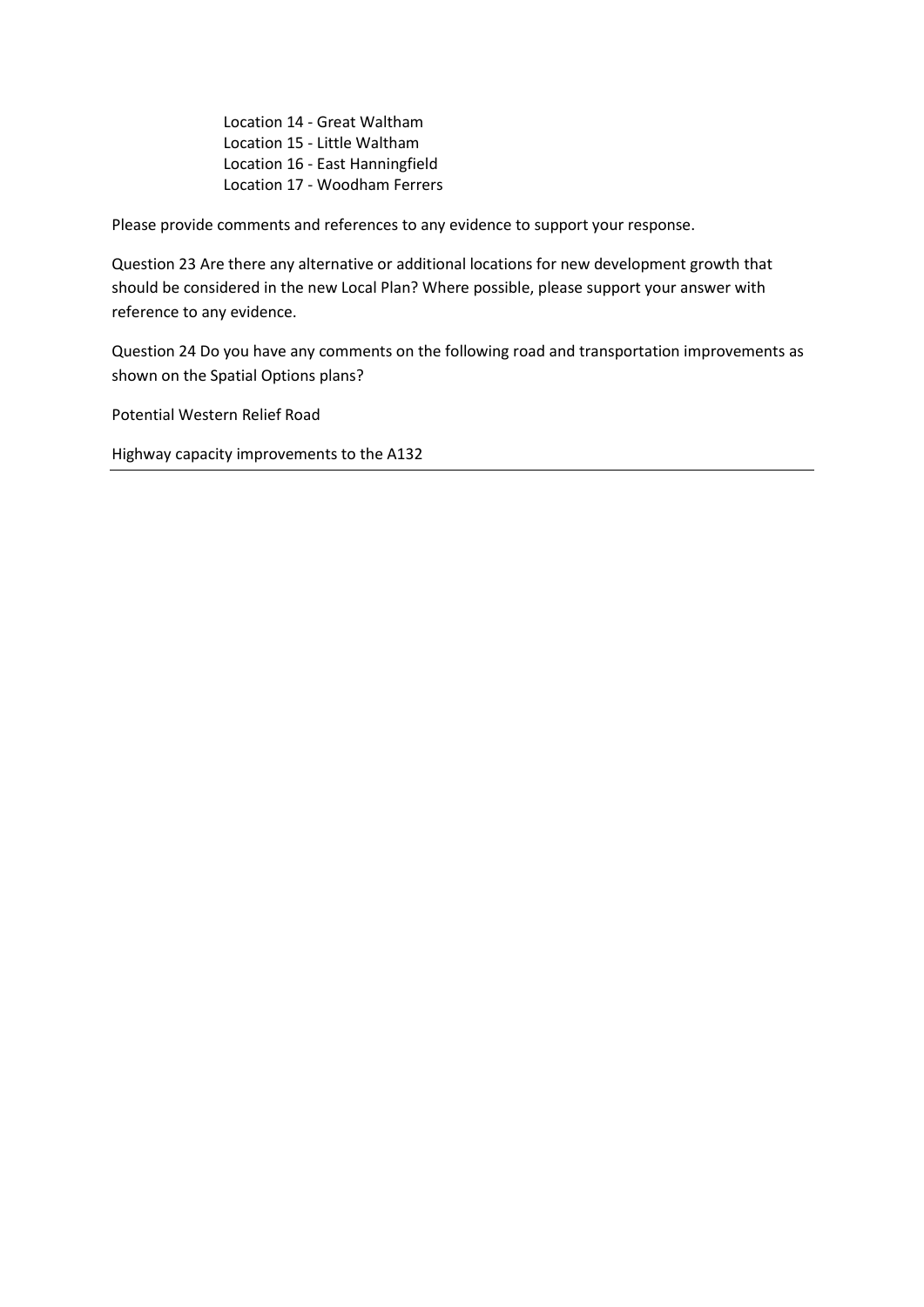# The Issues and Options Consultation document – the Society's response

Danbury Society is a civic society which at the end of 2015 had a paid-up membership of nearly 900 comprising over one-third of the 2,500 households in the village. It maintains contact with its members by talks, newsletters, blog and website.

The Society has already provided its observations on the Sustainability Appraisal, Non-technical summary. It now submits its views on the Issues and Options Consultation.

The question structure of the consultation document is not the best basis for responses from a body like Danbury Society whose interests are more narrowly focused than across the whole of the local authority area. Nevertheless the Society has involved itself in planning and development matters affecting the village since its formation in 1967 so is familiar with the processes involved.

The Society recognises that the development challenges that the City must address are driven by outside directives from central government that may not reflect the wishes or aspirations of Chelmsford residents. Making choices can therefore set of one part of the community from another. In particular, *Question 22 Which location(s) do you support for new development growth in the new Local Plan?* could cause resentment.

In its submission the Society will attempt to be objective in its views on the proposals. It considers the consultation document to be quite comprehensive (Q1) but the Vision is clichéd and unoriginal. (Q2) It is also off beam as some of the points are not within the City's gift. Road infrastructure in particular is a responsibility of the County Council or Highways Agency. (Q3)

The calculation of housing need has been calculated by outside bodies so the matter of objectivity cannot be assessed. (Q4) The Housing Market Area, a concept that provides the basis for subsequent assessments, was imposed from outside. The demographic projections are those of central government. They require 657 homes/year. The adjusted uplift of 118 more homes than that figure is not explained and, even more drastically, linking spatial options with 'a higher quantum of development' by an arbitrary figure of 20% is strange. Why not 15% of 25%? Nothing is explained. But that figure yields 990 homes/year more than half as much again as the original starting point. (Q5) In the military there is the term 'mission creep'; this is a technique that seems to be applied to Chelmsford's housing planning.

The Society has no comment on Travellers' sites. (Q6)

The estimates of new jobs appear to have been generated by external consultants and not by the City Council. While it relates to the statement in par 5.13, there is no statement that links numbers of jobs with required housing. (Q7) It all seems to be a quite arbitrary process: par 5.25 estimates 727 jobs/year while par 5.26 puts the number at 887 jobs/year. (Q8)

The retail assessment is considered to be overly optimistic. All recent evidence suggests that supermarkets are abandoning their plans for large stores. The impact of on-line sales is being felt quite markedly by fashion retailers such as Marks & Spencer and Next. (Q9) There must also be uncertainty about the meaning of the estimated floor space as there seems to be no consideration of the car parking and goods handling space required in modern retailing. (Q10)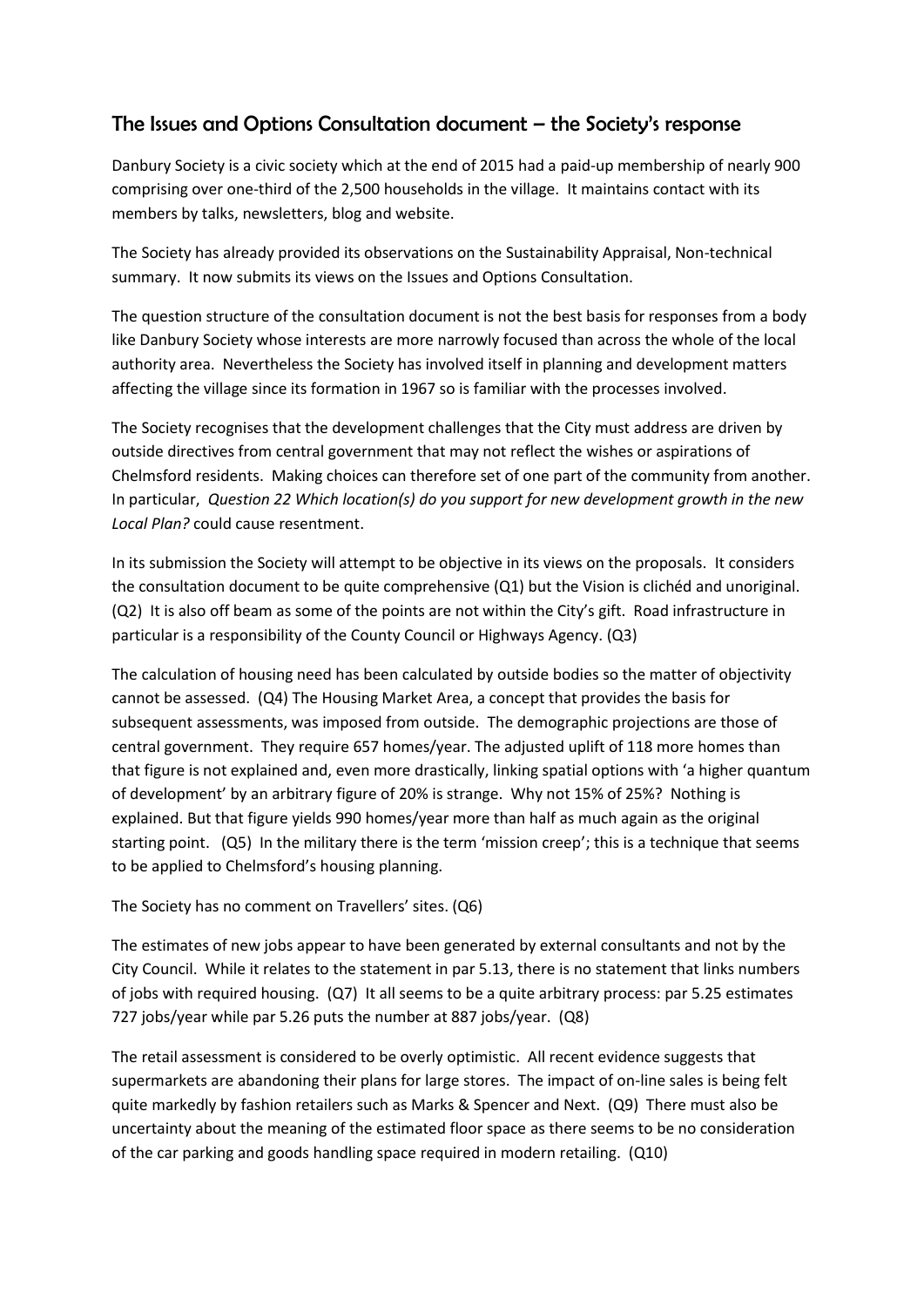The Society has no comment on the calculation used by the City Council to estimate office needs as there is no calculation given. (Q11) There is no evidence that any consideration has been given to the clear trend for remote working from home and using on-line facilities. Has the expansion of serviced offices been considered as provided by such firms as Regus? (Q12) As for other needs, the Society is surprised that the City Council makes no estimate of the land take that will be required for all the employment development that is proposed. (Q13)

The transport issues are of great importance to Chelmsford and Danbury Society has been exercised for many years about one specific aspect: A414 running through the heart of the village. Although the consultancy document represents an early stage, the Society thinks the City Council should emphasise that the central government funds already allocated for the strategic network (A12 and London-Norwich railway) will lose their effectiveness if users are delayed by congested access roads to them. (Q14) Obviously Danbury Society has in mind the serious situation of the A414 linking Maldon and the Dengie with the A12 and Chelmsford.

It seems that the consultancy documents may not have entirely originated from the City Council as in the table 'Strategic Global Focuses' the last bullet point in the Central listing suggest, "working with Chelmsford City Council to develop a Parking Strategy."

The Society is encouraged by the attention given to the environmental issues and is gratified by the strong assurance of the inviolability of the Green Belt. What is confusing is the listing of the different kinds of conservation designations without any indication of the relative protection that the City Council would give each type. (Q15)

The other infrastructure issues appear to be fully identified in the consultancy document. (Q16) What may be additional issues are where boundaries change, agencies are disbanded or new organisations created.

The Society agrees that the settlement hierarchy of (i) City or Town, (ii) Key Service Settlement, (iii) Service Settlement and (iv) Small Settlement is logical. (Q17) It also agrees that by the definitions given, Danbury should be classified as a Key Service Settlement. (Q18)

The outline of the Spatial Principles is fine. The Society's responses to the proposals for Danbury are strongly influenced by one of the Principles set out in the list: "Locate development at wellconnected sustainable locations." (Q19)

Of the options listed the Society accepts the final choice should be among the three described not an undefined 'other'. Any dramatic alternative could be expensive and end in tears. (Look at Maldon Council) (Qs20 & 21) Of the three, the Society prefers option 2. 'Urban Focus & Transport Corridor Growth' that scales back the centrality of option 1 development and compensates by more along A130/131 and A132 corridors. As the Council states in par 6.24, "These key locations have been chosen as they are well connected to the existing highway network, are outside the Green Belt, are deliverable and provide opportunities to help fund, through developer contributions, road improvements in this corridor."

As second choice the Society would accept option 1. 'Urban Focus' with development only in Chelmsford, South Woodham Ferrers and Great Leighs as the preference.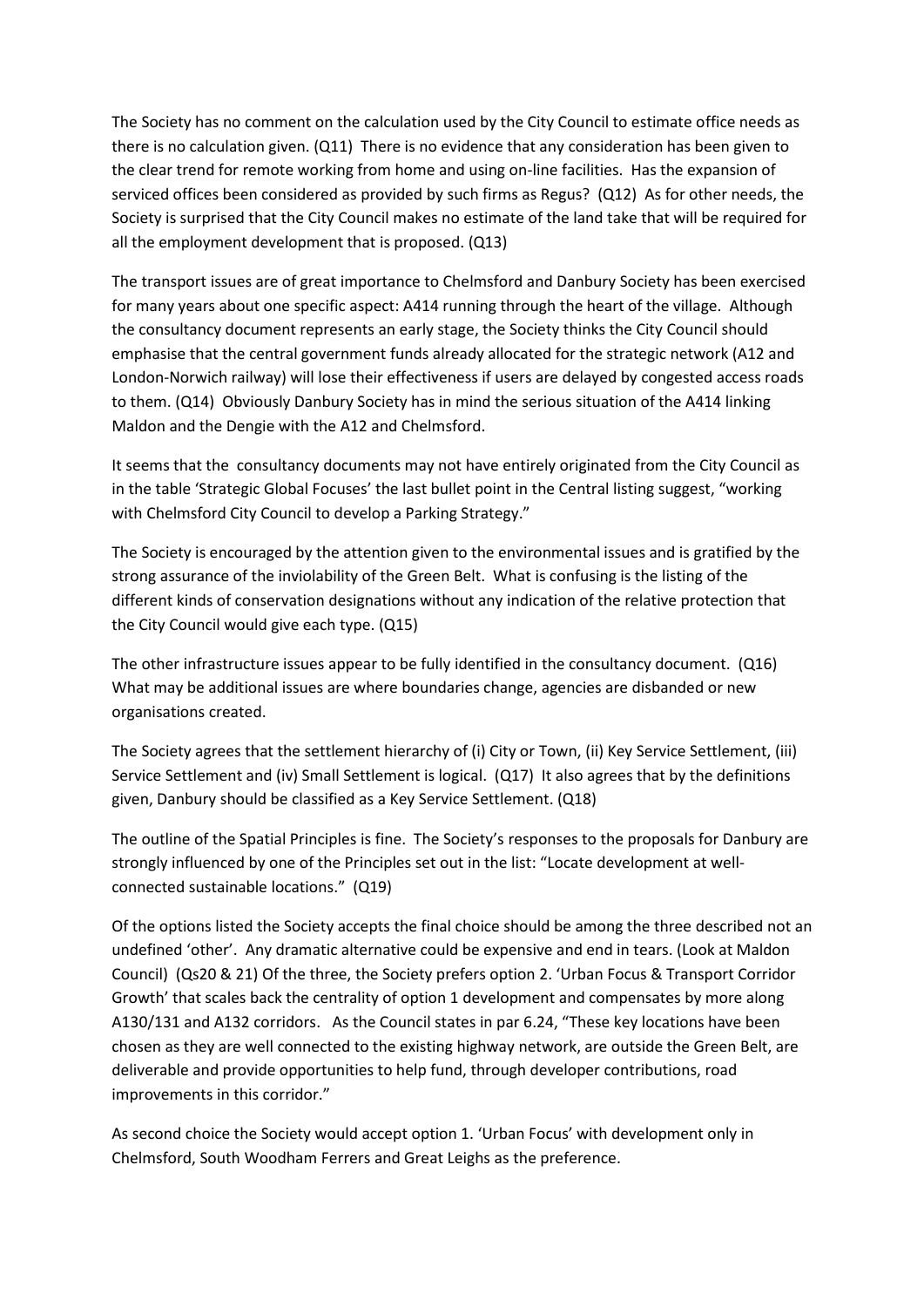# **The Society rejects option 3. 'Urban Focus & Key Village Growth' with development distributed in a dozen small places around the district.**

It believes strongly that the character of the Chelmsford area will be best served by concentrating development on existing urban centres is described in options 1 and 2. In fact the only locations the Society would support unambiguously (Q22) are options 1-4: Chelmsford Urban Area, West Chelmsford, North Chelmsford (Broomfield) and North-East Chelmsford.

The Society does not speak for Boreham or Howe Green and only indirectly for Bicknacre but in the case of Danbury the suggested development runs counter to many of the principles set out in the consultancy document and other evidential documents. For example, the second listed objective (par 5.47) for the consultancy document's 'Issue – Getting Around' is "Improve accessibility and connectivity into and within Chelmsford". By building more houses in Danbury, the already challenging traffic situation on the A414 will be exacerbated. The Council already acknowledges this (par 6.29): "For example, the A414 to the east of Chelmsford has serious traffic capacity issues which will severely limit opportunities in locations such as Danbury and Bicknacre."

In addition the land proposed – which was subject to a rejected application by Berkeley Homes to create Danbury East Community Village in the early 2000s – is within an Essex Wildlife Trust (EWT) 'Living Landscape'. It is actually no 42 on the EWT list, 'Danbury Ridge.' The City Council acknowledges this – (6.29 *idem*) – "These locations are also constrained by significant nature conservation designations…"

Note also that in the Landscape Character Assessment produced as part of the Local Plan Evidence Base, it states (2.2.20), "Danbury Common SSSI is one of the largest areas of heathland remaining in Essex and shows various stages in the succession from open heath, through bracken and gorse scrub, to birch and oak woodland…Unimproved meadows adjacent to the Common support a rich grassland flora including a number of uncommon species." The suggested site forms part of those 'unimproved meadows'. The same document also states (5.5 F5 Sensitivities to change) "Overall, this character area has relatively high sensitivity to change." In the next section (Suggested Land Management Guidelines) "Conserve and restore pastures; Conserve and manage the existing hedgerow pattern, and strengthen where appropriate through planting; Conserve the predominantly rural character of the area."

The Site Allocations document – also presented as part of the Local Plan Evidence Base – describes the Site Allocations Development Plan Document (SADPD). This includes definitions of the Defined Settlement Boundaries (DSBs) that "provide a framework for clear and consistent decision making by providing clear site allocations." In Part 3, Topic 2 Danbury is described of which the relevant section (3.17) states, *inter alia*, "Around the The Ridge and the adjoining area development has undermined the wooded character resulting in gradual urbanisation. Accordingly, the area is excluded from the DSB to prevent any further extension of the built-up area."

The Society offers no views on the other aspects of the consultancy document (Qs23-29) but notes that in the consultancy document there is no mention of the actual land take arising from the potential residential, industrial or retail developments. Indeed there is only one land area given: the total area of Chelmsford at 28,000 hectares. (Q30)